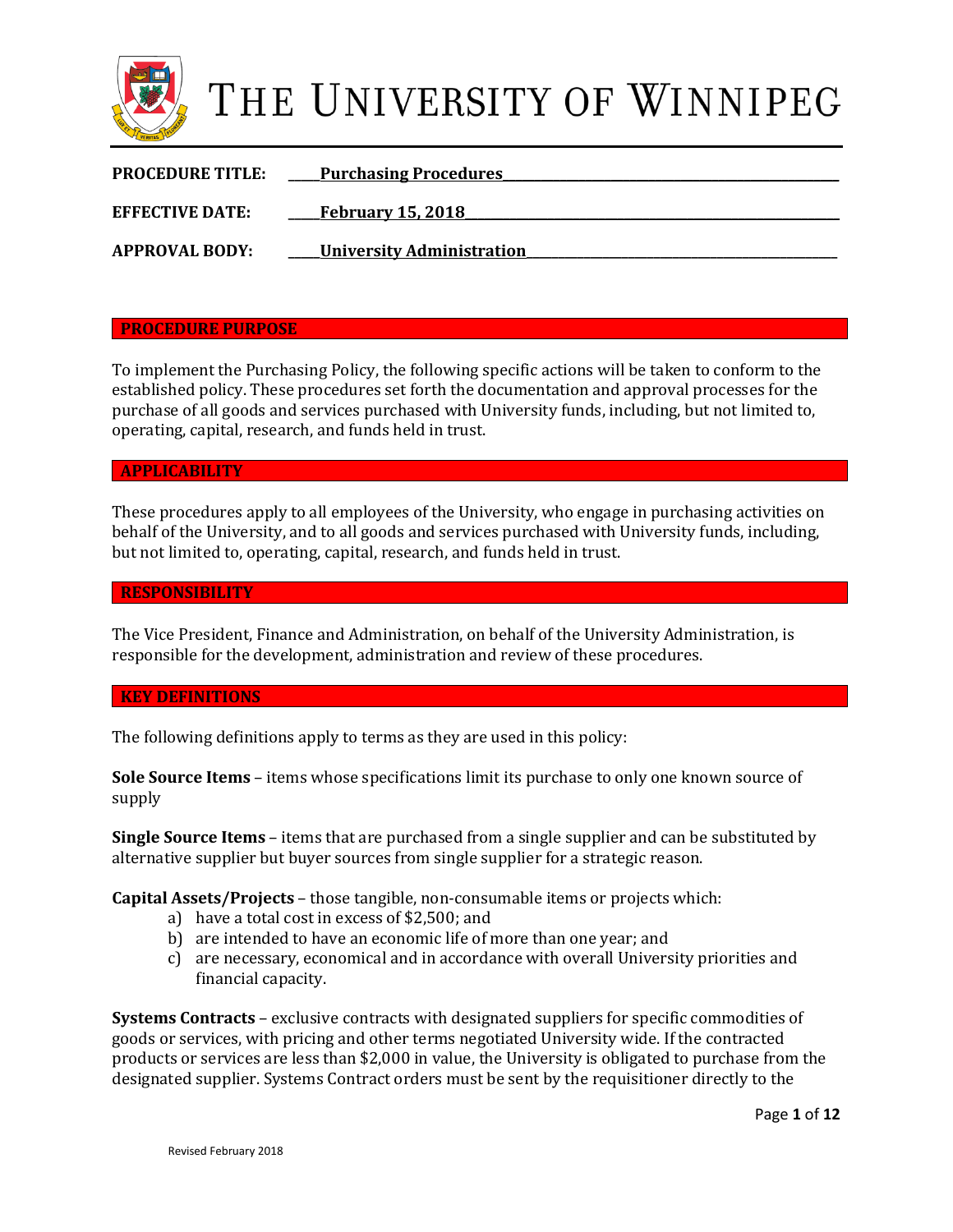

supplier. The invoice is sent directly, by the supplier, to Accounts Payable for payment. The unit ordering will automatically have their budget charged when the invoice is paid.

**Purchasing Cards** – a University issued credit card (also known as a Purchasing Card or PCard) used to purchase goods or services not otherwise available through Systems Contracts or Purchase Orders. This method is useful for memberships, subscriptions, registrations and other low dollar goods/services. Payments to the PCard issuer are made monthly and result in a charge to the designated budget of the card holder. For information on how to obtain a PCard, contact Accounts Payable.

**Purchasing Services** – Purchasing Services is an administrative unit with the Finance and Administration Department that has been delegated authority to act on behalf of the University to purchase goods and services for the University, and to enter into contracts on behalf of the University.

**Winnipeg Social Purchasing Portal** – The Social Purchasing Portal is a web-based, business-tobusiness database that facilitates these business relationships, which then triggers economic growth for the suppliers, which in turn creates employment opportunities for individuals or groups who face multiple barriers to employment.

**Competitive Bid Procedure** – the Competitive Bid procedure is a process that ensures the University receives the best overall value for the procurement of goods and services. The procurement of all goods and services is subject to University Purchasing Policy and University Competitive Bid Thresholds. These thresholds reflect the University's commitment to effective stewardship of funds as well as compliance to applicable legislation and regulations such as the Agreement on Internal Trade (AIT).

**Competitive Bid Exceptions** – exceptions to the Competitive Bid process applies where a purchase exceeds the University's Competitive Bid Thresholds but where there is only a single Vendor. To proceed with such a purchase, a Sole Source/Single Source Contract Justification request must be approved by the Comptroller, Finance & Administration. This procedure cannot be used to avoid competition between or to discriminate against potential Vendors in any way

**Philanthropic Support** – the donating of money which benefits the University of Winnipeg or any of its programs will not be used to evaluate or determine the award of tenders and selection of suppliers for the provision of goods and services to the University of Winnipeg

### **PROCEDURE ELEMENTS**

### **Principles**

As a publically funded institution, the University is accountable for the effective and efficient use of its resources and for ensuring those resources are deployed in the best possible way and in compliance with the policies of the University and any relevant sponsors or granting agencies.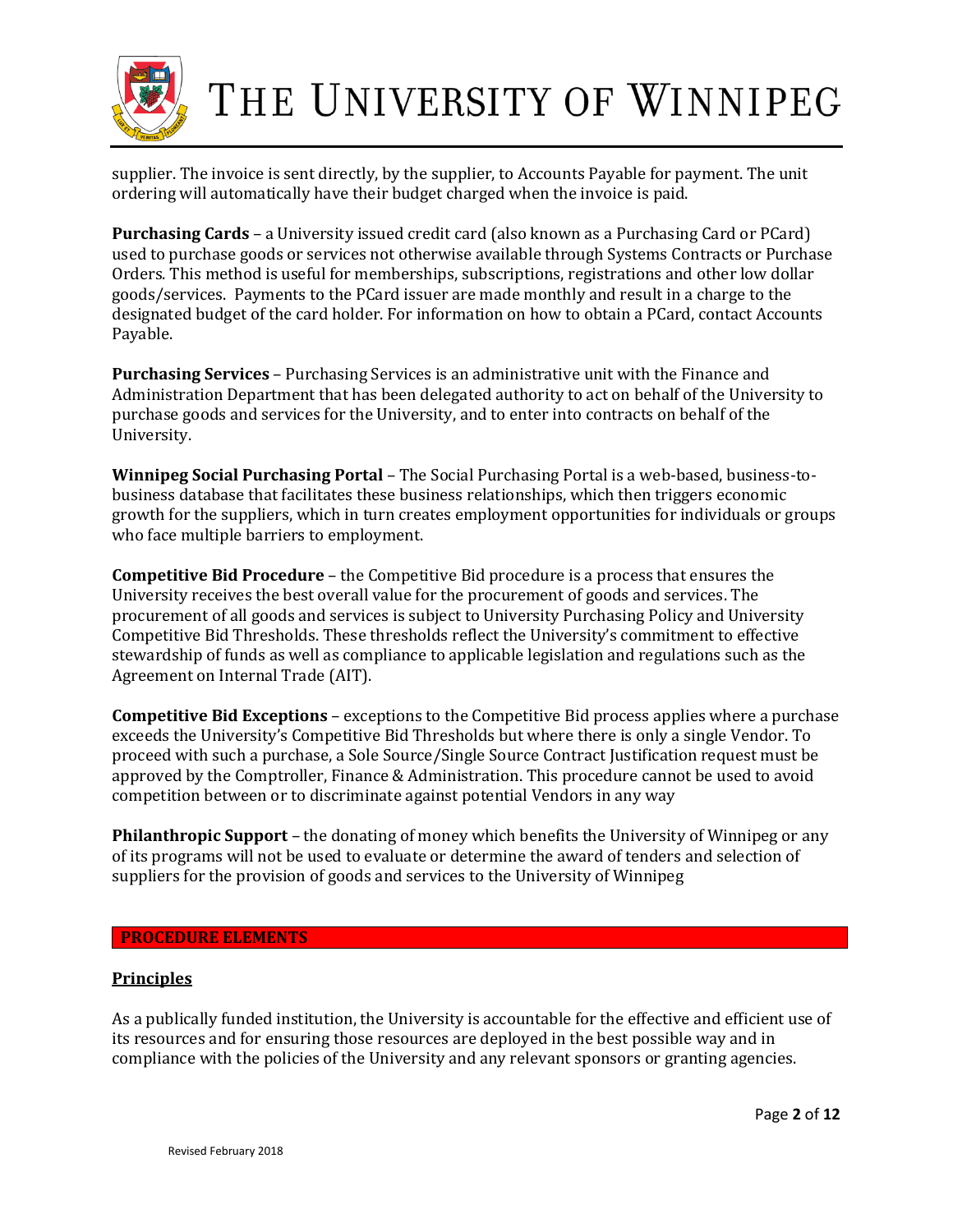

### **Responsibility**

Purchasing Services shall ensure that:

- **Purchasing principles embodied in the policy are adhered to;**
- All requisitions not excluded from this procedure are procured through a central process that provides assurances that the principles are being followed;
- Sustainability principles embodied in University policies are adhered to;
- **Sustainable Purchasing Guidelines are adhered to;**
- Quotations are obtained, and establishing and maintaining a list of pre-qualified vendors;
- **Processes related to the Policy and these Procedures are established and documented;**
- Purchasing Services personnel are not available to employees for personal purchases except as may be outlined in some Collective Agreements. Charges, delivery and direct billing of any item for personal use is strictly prohibited.
- University of Winnipeg Purchase Order or department Visa is not used for a personal purchase of any kind.

Individuals, who are responsible for managing departmental budgets including decisions on the types of expenditures to make, shall ensure that:

- Funds for any purchase are available in the departmental budget and are consistent with the budget plan;
- The purchases are made in compliance with approved purchasing policies and procedures, and in compliance with funding agency agreements;
- Sustainability principles embodied in University policies are considered while making purchasing decisions;
- Sustainable Purchasing Guidelines are adhered to.

Employees shall maintain a strict code of personal conduct in dealing with vendors to ensure that:

- Relations of a compromising nature, or the perception of such relations, are scrupulously avoided;
- Sustainability principles embodied in University policies are considered while making purchasing decisions;
- **Sustainable Purchasing Guidelines are adhered to;**
- They do not accept any gifts or entertainment which might influence, or be perceived as influencing, buying decisions (refer to the Conflict of Interest Policy for further information);
- They declare potential conflict of interest situations if there is a personal or family connection with a current or potential supplier to the University. This information must be reported, in writing, to the appropriate Department Head, Director or supervising administrator, and to Purchasing Services. Further, purchases will not be made directly or indirectly from employees of the University without the approval of the Comptroller, Finance & Administration (refer to the Conflict of Interest Policy for further information).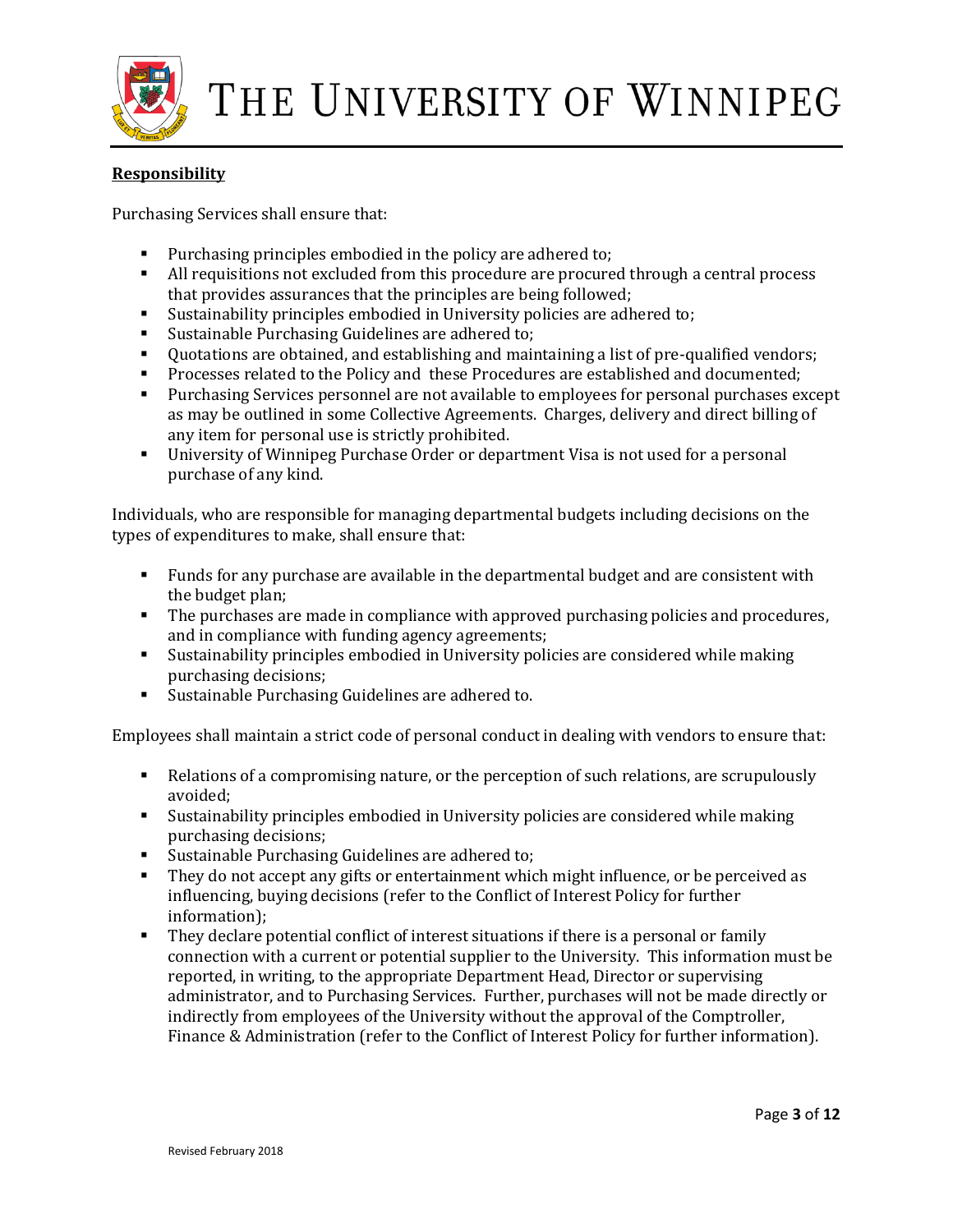

### **Use of Purchase Orders**

- The acquisition of materials, supplies, equipment, repairs and other contractual services will normally be carried out through Purchasing Services by means of a purchase requisition and the issuance of a properly authorized Purchase Order.
- If All requisitions must be signed on behalf of the department or account to be charged by an authorized signatory, as evidenced by the list maintained by Financial Services.
- The authorized signatory is responsible for ensuring that sufficient funds are in place before requesting that a purchase is made.
- Orders placed in the name of The University of Winnipeg without an authorized Purchase Order or contract or as outlined in this policy will become the obligation of the person placing the order.

### **Exceptions/Exclusions**

The following purchases are excluded from the requirement to make their purchases through Purchasing Services:

- Material for resale by the Bookstore, Food Services;
- **Major construction contracts, where project or construction management consultants are** engaged;
- Travel, entertainment, honoraria, stipends, subscriptions, memberships;
- Professional and pre-approved services including, but not limited to audit, architectural (structural, mechanical, and electrical), legal, banking, investment management and acquisition of real estate;
- Pre-approved purchases of small-dollar value commodities by authorized individuals using the University Visa Purchasing Card or those approved by way of a Systems Contract;
- Utilities (e.g. heat, power, telephones, cable, cellular phone & internet service);
- Other exceptions where documented and authorized by the Vice-President (Finance and Administration);
- **Purchases specifically approved by the Board of Regents.**

Notwithstanding the foregoing, all purchases shall respect the principles embodied in this Policy and these Procedures and, to the extent reasonably possible, shall comply with those principles.

Note: Retention of legal services may only be effected through, and all invoices are required to be approved by, the University General Counsel.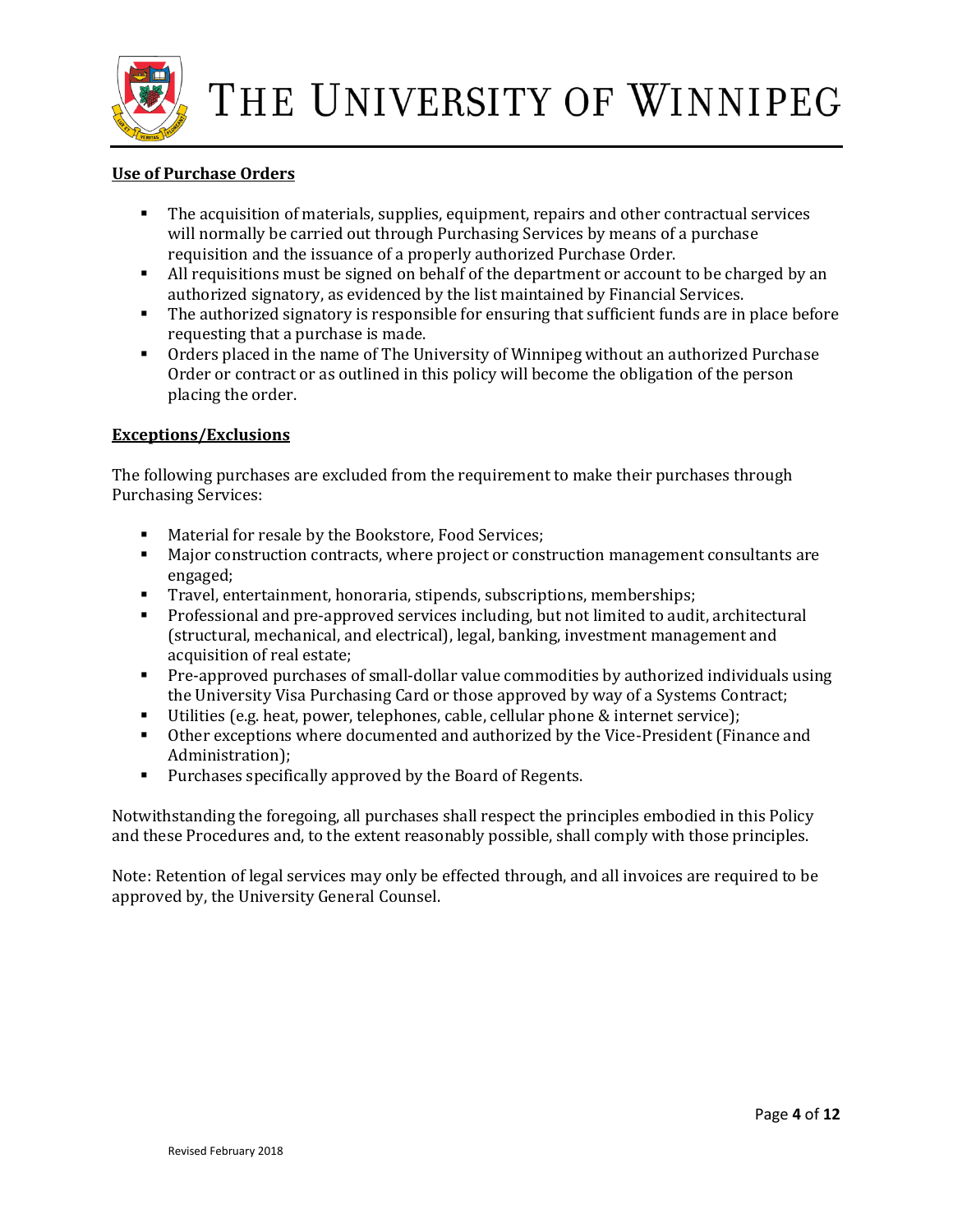

### **Degree of Due Diligence and Signing Authority**

The following table shows the degree of due diligence and the signing authority for purchases based on the value of the purchase.

| <b>Value</b>          | <b>Non Capital Diligence</b><br>Required                                                                                                                                                                                                                                                                                                                                                                                                                                                                      | <b>Capital Diligence</b><br>Required | <b>Signing Authority</b>                                                                                                                         |
|-----------------------|---------------------------------------------------------------------------------------------------------------------------------------------------------------------------------------------------------------------------------------------------------------------------------------------------------------------------------------------------------------------------------------------------------------------------------------------------------------------------------------------------------------|--------------------------------------|--------------------------------------------------------------------------------------------------------------------------------------------------|
| \$999.99 or<br>less   | Obtain approved vendors<br>$\bullet$<br>from Purchasing Services<br>prior to purchasing goods.<br>This will normally be by<br>$\bullet$<br>way of a direct order from<br>the user against a Systems<br>Contract.<br>Some designated and<br>$\bullet$<br>approved individuals may<br>use their Visa Purchasing<br>Card or approved contracted<br>Vendor                                                                                                                                                        |                                      | End user/authorized<br>$\bullet$<br>signatory                                                                                                    |
| $$1000 -$<br>\$2,500  | A requisition is required<br>$\bullet$<br>along with a minimum of<br>one (1) quote complete with<br>notes.(if applicable)<br>If solicited by Requisitioner,<br>$\bullet$<br>these are to be forwarded to<br>Purchasing, who will decide<br>whether or not to pursue<br>further competitive<br>tendering, in consultation<br>with user<br>Where timing is critical,<br>٠<br>Purchase Orders may be<br>awarded without quote at<br>the discretion of Purchasing<br>Services, noting reasons for<br>the decision |                                      | End user/authorized<br>$\bullet$<br>signatory with<br>documentation<br>provided to<br><b>Purchasing Services</b>                                 |
| $$2,501 -$<br>\$5,000 | A requisition is required.<br>$\bullet$<br>Purchase Orders will be<br>$\bullet$<br>awarded based on three (3)<br>competitive quotes(if<br>available), either verbal<br>(complete with notes on<br>same), or written if solicited<br>by Requisitioner<br>Quotes to be forwarded to<br>$\bullet$<br>Purchasing, who will decide<br>whether or not to pursue<br>further competitive<br>tendering, in consultation<br>with user                                                                                   |                                      | End user/authorized<br>$\bullet$<br>signatory<br><b>Based on consultation</b><br>$\bullet$<br>between the end user<br>and Purchasing<br>Services |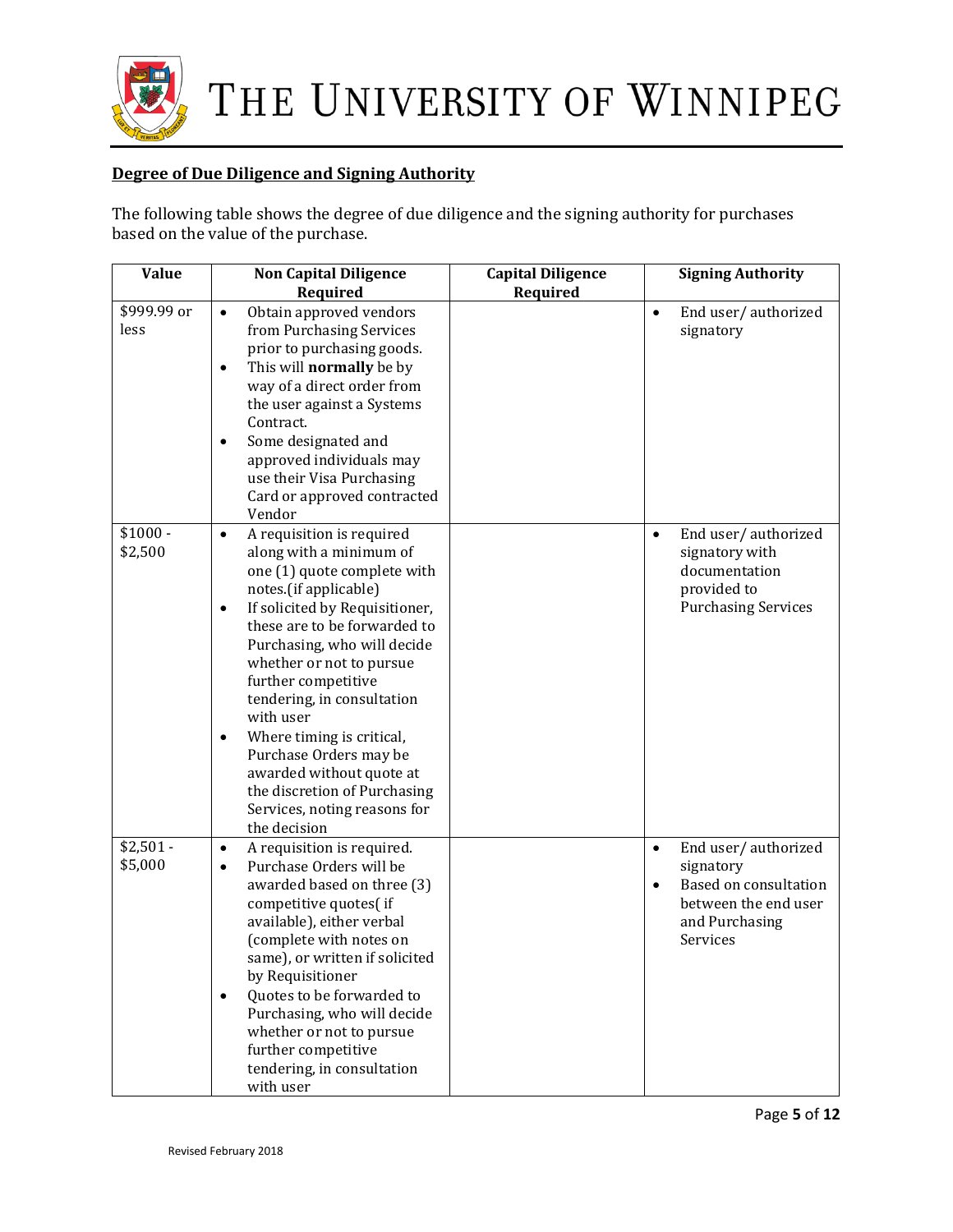

| $$5,001-$<br>\$25,000   | A requisition is required.<br>$\bullet$<br>A completed Sustainability<br>$\bullet$<br>Questionnaire is required<br>Purchase Orders awarded<br>$\bullet$<br>based on three (3) written<br>quotes (if available)<br>Responses evaluated by<br>$\bullet$<br>Purchasing Services in<br>consultation with the user.<br>Research Office must review<br>$\bullet$<br>requisitions for purchases<br>using research grant funding<br>AVP Research (or designate)<br>$\bullet$<br>must sign as one of the<br>authorized signatures for<br>purchases using research<br>grant funding<br>Non-capital awards may be<br>$\bullet$<br>made to Pre-qualified<br>Vendors for service<br>contracts/consulting<br>contracts without tendering. | $\bullet$<br>Minimum of one (1)<br>written quotation<br>taken from a pre-<br>qualified list.<br>Contracts may be<br>awarded to Pre-<br>qualified Vendors for<br>Construction projects<br>without Tendering<br>A completed<br>$\bullet$<br>Sustainability<br>Questionnaire is<br>required<br>Consideration must<br>$\bullet$<br>be given to all<br>contractors on the list<br>in an equitable<br>manner<br>Performance<br>$\bullet$<br>appraisals are to be<br>completed and filed<br>on each contractor<br>Research Office must<br>$\bullet$<br>review requisitions<br>for purchases using<br>research grant<br>funding<br>AVP Research (or<br>$\bullet$<br>designate) must sign<br>as one of the<br>authorized signatures<br>for purchases using<br>research grant<br>funding | Any two of the following:<br>Chair and Vice-<br>Chair, Board of<br>Regents<br>President<br>and<br>$\bullet$<br>Vice-Chancellor<br>Provost<br>$\bullet$<br>Vice-Presidents<br>University<br>Secretary, General<br>Counsel<br><b>Deputy Provost</b><br>$\bullet$<br>Associate<br>Vice-<br>Presidents<br>Registrar<br>$\bullet$<br>Executive<br>Directors<br>Principals<br>$\bullet$<br><b>Associate Deans</b><br>$\bullet$<br><b>Directors</b><br>Department<br>Chairs<br>Senior<br>Executive<br>$\bullet$<br>Officer<br>and<br>Advisor<br>the<br>to<br>President<br>Deans<br>٠<br>Chief Information<br>Officer |
|-------------------------|-----------------------------------------------------------------------------------------------------------------------------------------------------------------------------------------------------------------------------------------------------------------------------------------------------------------------------------------------------------------------------------------------------------------------------------------------------------------------------------------------------------------------------------------------------------------------------------------------------------------------------------------------------------------------------------------------------------------------------|--------------------------------------------------------------------------------------------------------------------------------------------------------------------------------------------------------------------------------------------------------------------------------------------------------------------------------------------------------------------------------------------------------------------------------------------------------------------------------------------------------------------------------------------------------------------------------------------------------------------------------------------------------------------------------------------------------------------------------------------------------------------------------|---------------------------------------------------------------------------------------------------------------------------------------------------------------------------------------------------------------------------------------------------------------------------------------------------------------------------------------------------------------------------------------------------------------------------------------------------------------------------------------------------------------------------------------------------------------------------------------------------------------|
| $$25,001 -$<br>\$50,000 | A requisition is required.<br>$\bullet$<br>A completed Sustainability<br>Questionnaire is required<br>Three (3) written quotes are<br>$\bullet$<br>required.(if available)<br>Quotes will be solicited and<br>$\bullet$<br>received by Purchasing<br>Services and responses<br>evaluated in consultation<br>with the requisitioning<br>department.<br>Research Office must review<br>$\bullet$<br>requisitions for purchases<br>using research grant funding                                                                                                                                                                                                                                                                | Completion of a<br>$\bullet$<br>Capital Expenditures<br>Form prior to<br>requisitioning, in<br>compliance with the<br>Capital Expenditures/<br>Leases/Services<br><b>Contracts Policy</b><br>A completed<br>$\bullet$<br>Sustainability<br>Questionnaire is<br>required<br>Minimum of three (3)<br>$\bullet$<br>written quotations                                                                                                                                                                                                                                                                                                                                                                                                                                             | Any two of the following:<br>• Chair and Vice-Chair,<br><b>Board of Regents</b><br>• President<br>and<br>Vice-<br>Chancellor<br>Provost<br>$\bullet$<br>Vice-Presidents<br>$\bullet$<br>University Secretary,<br>$\bullet$<br><b>General Counsel</b><br>Associate<br>Vice-<br>$\bullet$<br>Presidents<br>Controller<br>and<br>$\bullet$<br>Executive<br>Director<br><b>Financial Services</b>                                                                                                                                                                                                                 |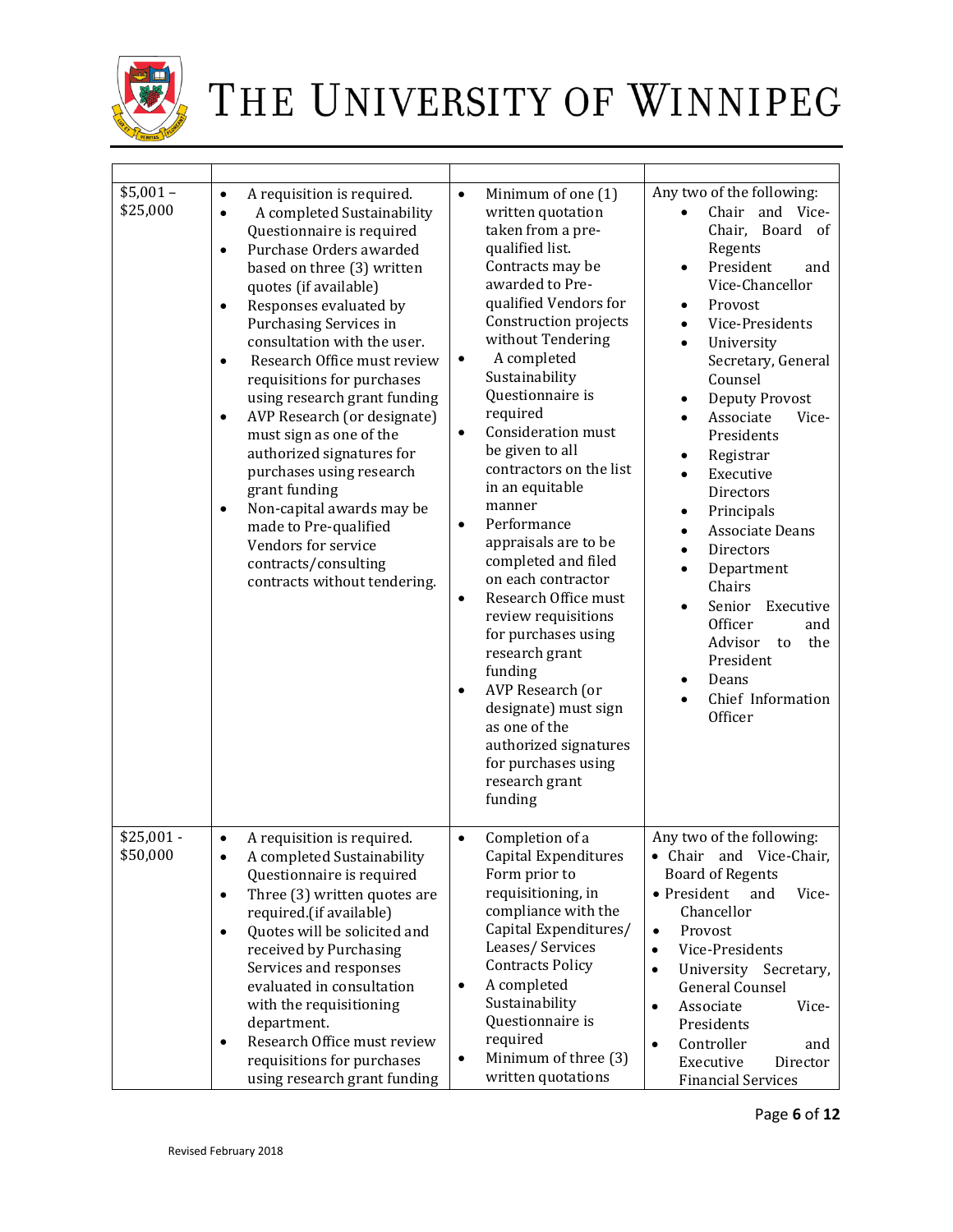

|                         | AVP Research (or designate)<br>$\bullet$<br>must sign as one of the<br>authorized signatures for<br>purchases using research<br>grant funding                                                                                                                                                                                                                                                                                                                             | required which are to<br>be kept on file.<br>These quotations will<br>$\bullet$<br>come from the pre-<br>qualified list as above.<br>Performance<br>$\bullet$<br>appraisals are to be<br>completed and filed<br>on each contractor<br>Research Office must<br>$\bullet$<br>review requisitions<br>for purchases using<br>research grant<br>funding<br>AVP Research (or<br>$\bullet$<br>designate) must sign<br>as one of the<br>authorized signatures<br>for purchases using<br>research grant<br>funding                                                                                                                                    | Registrar<br>$\bullet$<br><b>Executive Directors</b><br>$\bullet$<br>Deans<br>$\bullet$<br>Principals<br>$\bullet$<br>Director, Institute of<br>$\bullet$<br><b>Urban Studies</b><br>Senior<br>Executive<br>$\bullet$<br>Officer and Advisor to<br>the President<br>Chief<br>Information<br>$\bullet$<br>Officer |
|-------------------------|---------------------------------------------------------------------------------------------------------------------------------------------------------------------------------------------------------------------------------------------------------------------------------------------------------------------------------------------------------------------------------------------------------------------------------------------------------------------------|----------------------------------------------------------------------------------------------------------------------------------------------------------------------------------------------------------------------------------------------------------------------------------------------------------------------------------------------------------------------------------------------------------------------------------------------------------------------------------------------------------------------------------------------------------------------------------------------------------------------------------------------|------------------------------------------------------------------------------------------------------------------------------------------------------------------------------------------------------------------------------------------------------------------------------------------------------------------|
| $$50,001 -$<br>\$75,000 | A requisition is required.<br>$\bullet$<br>A completed Sustainability<br>$\bullet$<br>Questionnaire is required<br>Three (3) written quotes are<br>$\bullet$<br>required.(if available)<br>Quotes will be solicited and<br>$\bullet$<br>received by Purchasing<br>Services and responses<br>evaluated in consultation<br>with the requisitioning<br>department.<br>Research Office must review<br>$\bullet$<br>requisitions for purchases<br>using research grant funding | Completion of a<br>$\bullet$<br>Capital Expenditures<br>Form prior to<br>requisitioning, in<br>compliance with the<br>Capital<br>Expenditures/Leases/<br><b>Services Contracts</b><br>Policy<br>A completed<br>٠<br>Sustainability<br>Questionnaire is<br>required<br>Formal Invitation to<br>٠<br>Bid or Request for<br>Proposals is required<br>Documentation that<br>bids or proposals<br>were received is to be<br>kept on file,<br>particularly if the bids<br>or proposals are<br>returned to the<br>unsuccessful bidders.<br>Performance<br>appraisals are to be<br>completed and filed<br>on each contractor<br>Research Office must | same as above<br>$\bullet$<br>VP Research &<br>$\bullet$<br>Innovation(or<br>designate) must sign<br>as one of the<br>authorized signatures<br>for purchases using<br>research grant<br>funding                                                                                                                  |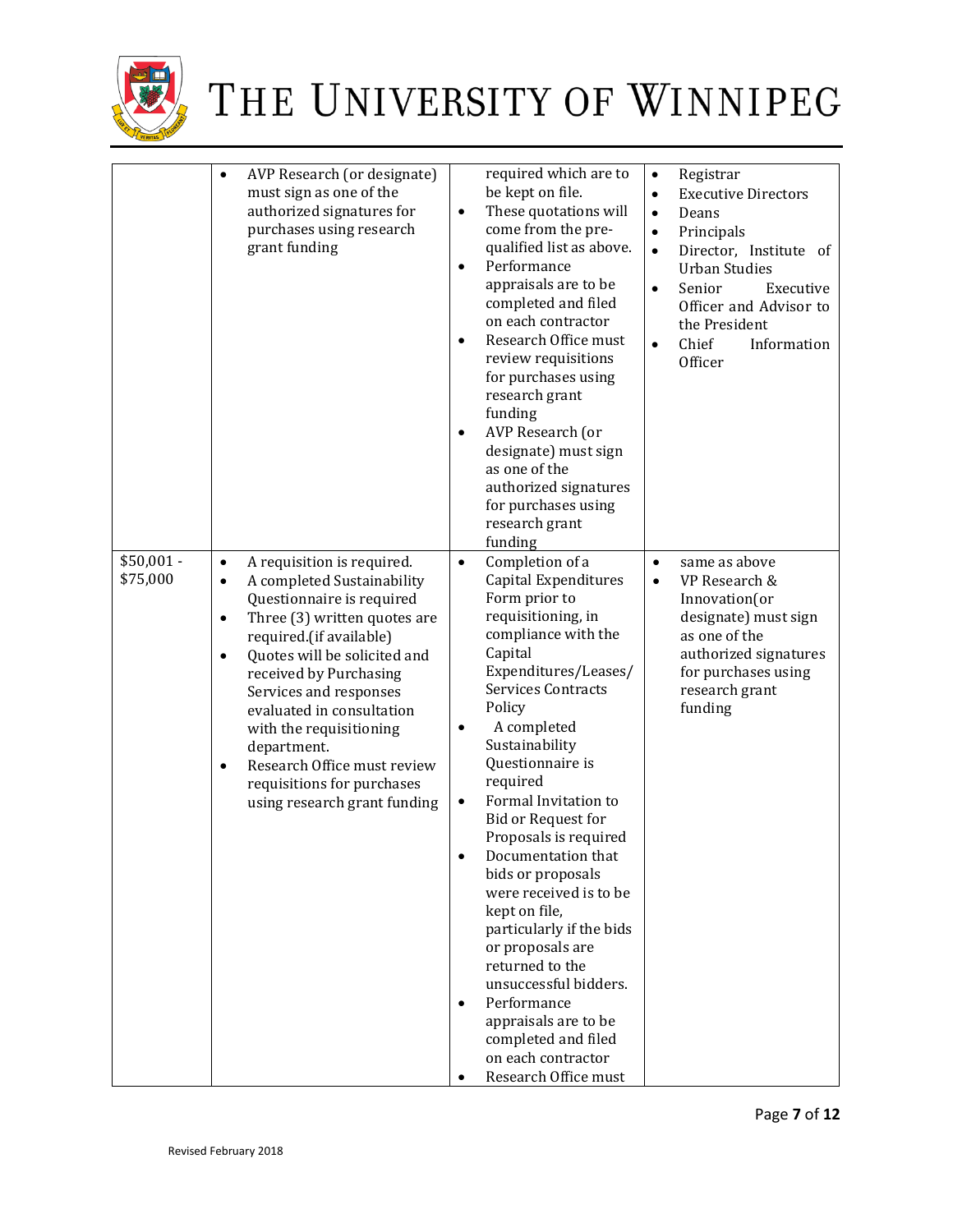

| $$75,001 -$<br>\$250,000 | A requisition is required.<br>$\bullet$<br>A completed Sustainability<br>$\bullet$<br>Questionnaire is required<br>Three (3) written quotes are<br>$\bullet$<br>required.(if available)<br>Quotes will be solicited and<br>$\bullet$<br>received by Purchasing<br>Services, under provisions of<br>Canadian Free Trade | review requisitions<br>for purchases using<br>research grant<br>funding<br>AVP Research (or<br>$\bullet$<br>designate) must sign<br>as one of the<br>authorized signatures<br>for purchases using<br>research grant<br>funding<br>Completion of a<br>$\bullet$<br>Capital Expenditures<br>Form prior to<br>requisitioning, in<br>compliance with the<br>Capital<br>Expenditures/Leases/<br><b>Services Contracts</b><br>Policy                                                                                                                                                        | same as above<br>$\bullet$<br>VP Research &<br>$\bullet$<br>Innovation(or<br>designate) must sign<br>as one of the<br>authorized signatures<br>for purchases using<br>research grant<br>funding |
|--------------------------|------------------------------------------------------------------------------------------------------------------------------------------------------------------------------------------------------------------------------------------------------------------------------------------------------------------------|---------------------------------------------------------------------------------------------------------------------------------------------------------------------------------------------------------------------------------------------------------------------------------------------------------------------------------------------------------------------------------------------------------------------------------------------------------------------------------------------------------------------------------------------------------------------------------------|-------------------------------------------------------------------------------------------------------------------------------------------------------------------------------------------------|
|                          | <b>Agreement and New West</b><br>Partnership Agreement and<br>responses evaluated in<br>consultation with the<br>requisitioning department.<br>Research Office must review<br>$\bullet$<br>requisitions for purchases<br>using research grant funding                                                                  | A completed<br>$\bullet$<br>Sustainability<br>Questionnaire is<br>required<br>Formal Invitation to<br>$\bullet$<br><b>Bid or Request for</b><br>Proposals is required<br>Documentation that<br>$\bullet$<br>bids or proposals<br>were received is to be<br>kept on file,<br>particularly if the bids<br>or proposals are<br>returned to the<br>unsuccessful bidders.<br>Performance<br>$\bullet$<br>appraisals are to be<br>completed and filed<br>on each contractor<br>Research Office must<br>$\bullet$<br>review requisitions<br>for purchases using<br>research grant<br>funding |                                                                                                                                                                                                 |
| $>$ \$250,001            | A requisition is required.<br>$\bullet$<br>A completed Sustainability<br>$\bullet$<br>Questionnaire is required<br>Three (3) written quotes are<br>$\bullet$<br>required.(if available)                                                                                                                                | Same as above.<br>$\bullet$<br>Quotes will be<br>$\bullet$<br>solicited and received<br>by Purchasing<br>Services, under                                                                                                                                                                                                                                                                                                                                                                                                                                                              | <b>Board of Regents</b><br>$\bullet$<br>through the<br>appropriate<br>committee                                                                                                                 |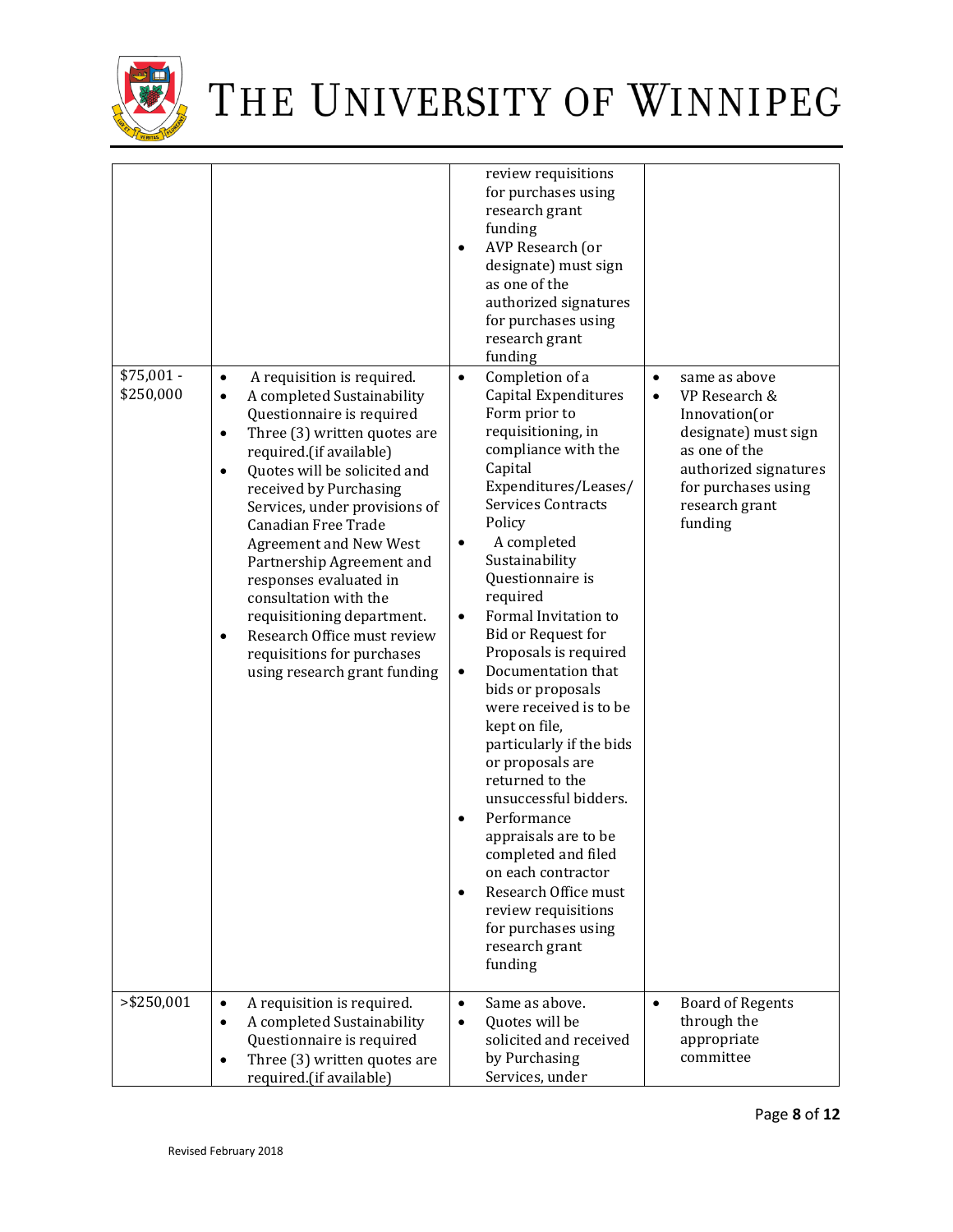

| $\bullet$<br>received by Purchasing<br>Canadian Free Trade<br><b>Agreement and New West</b><br>Partnership Agreement in<br>consultation with the<br>requisitioning department.<br>$\bullet$<br>requisitions for purchases | Quotes will be solicited and<br>Services, under provisions of<br>Research Office must review<br>using research grant funding | provisions of<br>Canadian Free Trade<br>Agreement and New<br>West Partnership<br>Agreement in<br>consultation with the<br>requisitioning<br>department |  |
|---------------------------------------------------------------------------------------------------------------------------------------------------------------------------------------------------------------------------|------------------------------------------------------------------------------------------------------------------------------|--------------------------------------------------------------------------------------------------------------------------------------------------------|--|
|---------------------------------------------------------------------------------------------------------------------------------------------------------------------------------------------------------------------------|------------------------------------------------------------------------------------------------------------------------------|--------------------------------------------------------------------------------------------------------------------------------------------------------|--|

### **Sole Source Items**

For sole source items, the end user will supply a brief statement on the specifications and why alternatives are not acceptable. Purchasing Services may issue an RFP to the vendor in any case, so that specific contractual requirements are established to protect the interests of the University.

### **Single Source Items**

For single source items, the end user will supply a brief statement on the specifications and why alternatives are not acceptable. Purchasing Services may issue an RFP for the item, in order to obtain competitive bids, after consultation with the user, should it be in the best interest of the University.

### **Approvals**

- All requirements for networking, computer hardware, software and telecom services and equipment to ensure compatibility with University systems must be approved by the appropriate Technology Solutions Centre staff
- All printing and duplicating must be reviewed and approved by the appropriate Printing Services staff.
- All purchases that affect the University's visual brand and/or marketing activities (including, but not limited to, advertising, promotional products bearing the University's logo, creative design services, and website design services) must be approved by the appropriate Marketing and Communications Department staff.
- All construction, renovation and major installation projects of less than \$25,000 and all projects that could impact air flow (building or tearing down walls) or changes to plumbing or electrical must be approved by the appropriate Facilities Department staff.
- All furnishings and equipment valued at more than \$2,500 per item, including taxes and miscellaneous charges, which are purchased with University administered funds must be recorded on the Fixed Assets Inventory and marked as the property of The University of Winnipeg. Refer to the Equipment Inventory Policy for further information.
- All purchases that address ergonomic / safety issues must be approved by the appropriate Safety Office staff.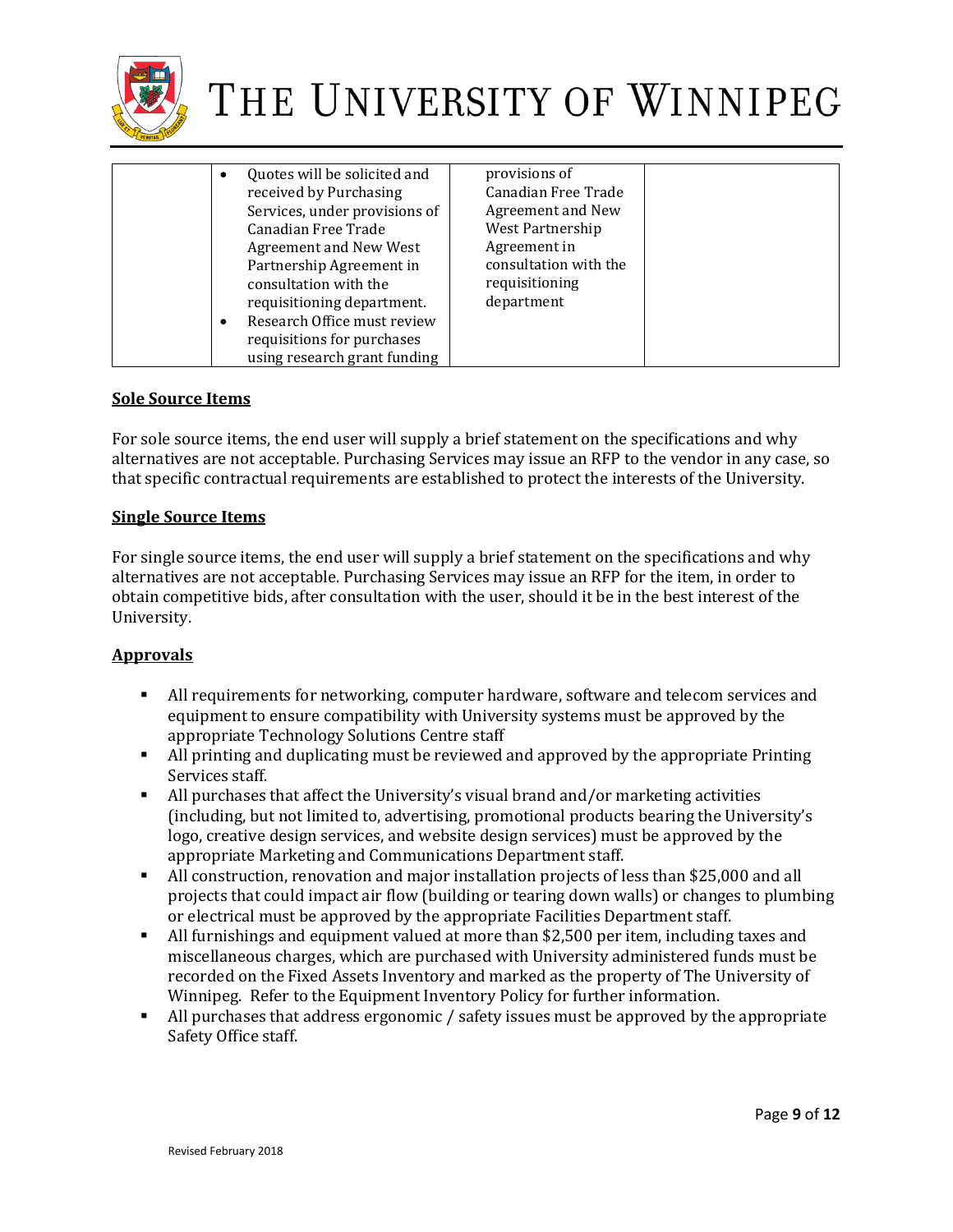

- For purchases that will contribute significantly to the University's energy use, water consumption, transportation activities, and waste production and disposal; and for the purchase of cleaning supplies, the Campus Sustainability Office shall be consulted.
- For purchases funded by a research grant, these must adhere to grant requirements, and appropriate approvals must be obtained from the Research Office and Financial Services, where required.
- Legal Services shall be provided by the University General Counsel, and the services of legal counsel may only be retained by the General Counsel.
- All contracts over \$5000 that have multi- year budget implications are to be submitted for review and approval to the Vice-President Finance & Administration before a contract is awarded.
- All contracts over \$25,000 shall be accompanied by a Contract Authorization Request form, with appropriate review and signatures attached before Purchasing will release the contract, under the delegated authority from the Vice-President Finance and Administration.
- All Fees for Service Agreements with individuals are requested to be reviewed with Human Resources prior to submission to Financial Services to ensure compliance with the Canada Revenue Agency requirements for contracted services and our collective agreements.

### **Emergency Purchases**

In an emergency, Purchasing Services may authorize the immediate purchase of any item or service without recourse to the provisions of the policy. Emergencies may include but are not limited to the following situations:

- Where employee, student or public safety is in question;
- To prevent damage to University facilities;
- To restore essential equipment to service;
- To restore essential physical plant services;
- **Purchases by the Emergency Response Team as a result of an emergency**

### **Capital Projects**

Capital Projects should include realistic time-lines, schedules, budgets and resources must be established to ensure proper planning and completion of projects on time, on budget, and with due regard to the University's sustainability commitments.

All capital construction and renovation projects are to be approved through the budgetary process. All projects shall identify the need, a functional and space program, projected greenhouse gas emission and energy use impacts, cost estimates, source of funding and compliance with overall University planning objectives.

Adjustments or change orders to previously approved project budgets which will result in project costs exceeding the approved budget (including contingency) of the lesser of 10% or \$250,000, must be approved through the approval process the project received when it was a new project.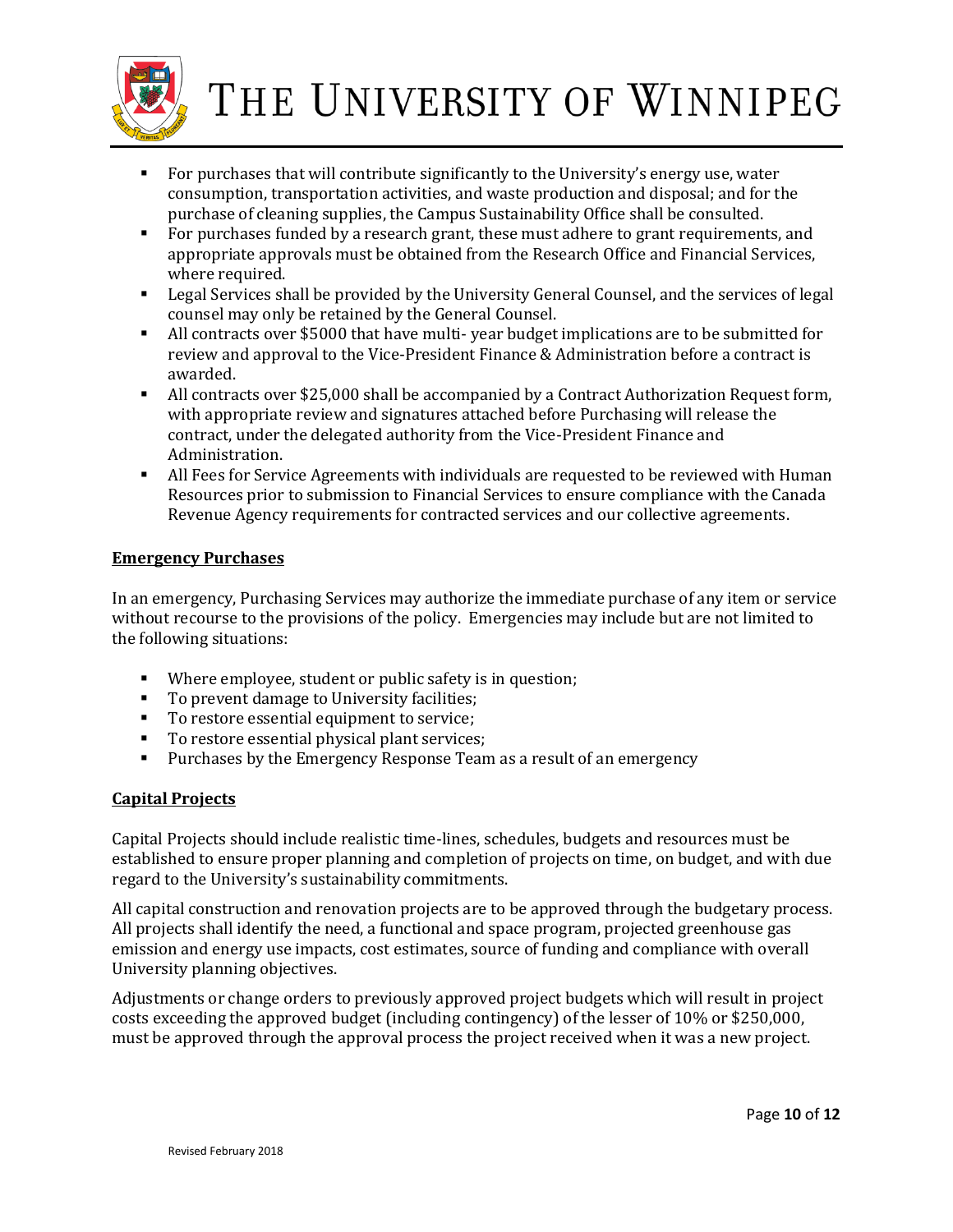

Projects in excess of \$250,000 must be brought to the Board for specific approval regardless of whether they were approved during the normal capital budget.

A Capital Expenditure Authorization Form and greenhouse gas emission/energy use impact estimates shall be completed and approved, in advance, in respect to each project. For Projects where the total cost is expected to exceed \$25,000, or where a construction management or project management firm has been or will be hired to manage the project, this form must be approved by the appropriate Facilities Department staff before an invitation to Bid or a Request for Proposals will be issued.

Purchasing Services will ensure that processes are established and documented related to developing and maintaining an appropriate list of pre-qualified contractors, obtaining quotations, inviting bids and/or proposals, awarding of Purchase Orders and contracts for Capital Projects.

### **Sustainable Procurement**

The University's Purchasing Policy specifies that the University must consider the sustainability implications of all purchasing strategies and decisions. Environmental and social impacts of procurement decisions must therefore be considered in all purchases. This includes, where practical, making purchases from local or national sources and from entities committed to social values, reducing the demand for goods, minimizing the toxicity of goods and services, and purchasing environmentally preferable goods and services. Environmentally preferable goods and services are those that have a lesser or reduced impact on the environment over the life cycle of the good or service, when compared with competing goods or services serving the same purpose. Environmental performance considerations include, among other things: the reduction of greenhouse gas emissions and air contaminants; improved energy and water efficiency; reduced waste and support reuse and recycling; the use of renewable resources; reduced hazardous waste; and reduced toxic and hazardous substances. **Purchasing will assist all departments in meeting these requirements by publishing sustainability guidelines for faculty and staff to reference when considering purchases for the university. These guidelines will be reviewed and updated annually. Data will be gathered on product purchases and reported annually, regarding compliance with requirements for the purchase of products that meet sustainable certification standards.**

As a member of the Winnipeg Social Purchasing Portal, the University encourages purchases, wherever competitive and reasonable, from member organizations within the Social Purchasing Portal, thereby fostering economic growth for the suppliers, which in turn creates employment opportunities for individuals and groups who face barriers to employment. Purchasing will assist all departments in meeting these requirements.

### **Indigenous Procurement Initiative (IPI)**

The University is committed to community economic development that is more inclusive, equitable and sustainable. Procurement practices are one means that can be used to contribute to the growth of Indigenous businesses. The objective of the IPI is to increase the participation of Indigenous business in providing goods and services to the University. "Indigenous Business Participation" may